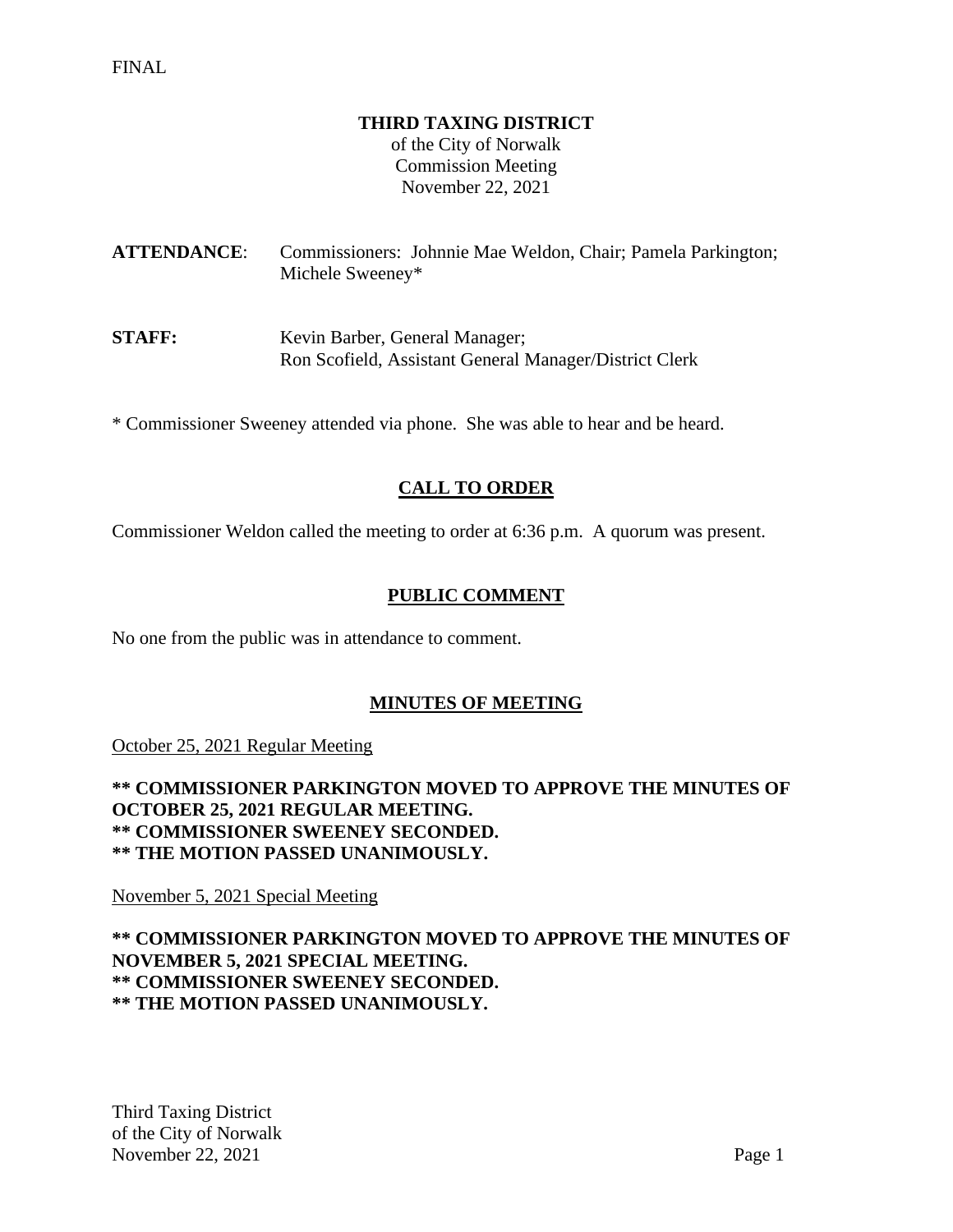## **DISCUSSION/ANALYSIS OF FINANCIAL STATEMENTS/KEY PERFORMANCE INDICATORS**

Mr. Barber reviewed the Financial Highlights with the Commission for the month of October 2021. Total Income is \$3,312,046 versus \$2,964,174 for last year, a difference of 11.74% and is due in part to the PCA being adjusted. Total Expense is \$3,422,173 versus \$3,105,180 for last year, a difference of 10.21%. Net Income before Rate Stabilization is (\$72,889) versus \$56,466 from last year or a difference of (229%). Net Income after Rate Stabilization is \$85,884 versus \$20,766 for last year, a difference of 314%.

Total cash balance on hand is \$8,088,187. Of this, the Capital Improvement Fund is \$2,713,444. Current outstanding principal balance with CMEEC is \$3,792,026. This has decreased as CMEEC has refinanced some of their debt. Current Fiscal Year Capital additions to date is \$121,145

Mr. Barber reviewed the P&L for the Electric Department. Income for the month of October 2021 is \$834,832.81 which is \$44,795.81 ahead of budget. Purchased Power (555-00) for the month of October 2021 is \$381,688.45 and over-budget by \$55,017.45 for the month. Operating Expenses for the month is \$445,446.03, which is \$59,123.25 under budget.

The P&L for the District is in very good shape

KPI's: They remain in good shape.

RSF: The current balance of the RSF (Rate Stabilization Fund) is \$4,066,410, which is still above the target. In the winter months of the of this year and the next four years, the cost of electricity is expected to be higher than in the past. This will cause the RSF to begin decreasing if left at its current rate and bring it close to the target balance. With the forecast that was just received from CMEEC, at the end of 2026, the actual balance will be in the range that TTD has been targeting.

Accounts Receivable: Overall, TTD is doing very well. The greater than 90 days open balances is \$43,248 which is 5.8% of the overall balance. TTD is continuing to work with their customers to lower their balances.

### **ELECTION OF CHAIRPERSON**

Mr. Barber informed the Commission that the reason for this item being on the agenda is that in the past the Commission approved that a Chairperson be elected/re-elected after an election.

### **\*\* COMMISSIONER PARKINGTON NOMINATED JOHNNIE MAE WELDON AS CHAIRPERSON UNTIL THE NEXT ELECTION. \*\* COMMISSIONER SWEENEY SECONDED. \*\* THE MOTION PASSED UNANIMOUSLY.**

Third Taxing District of the City of Norwalk November 22, 2021 Page 2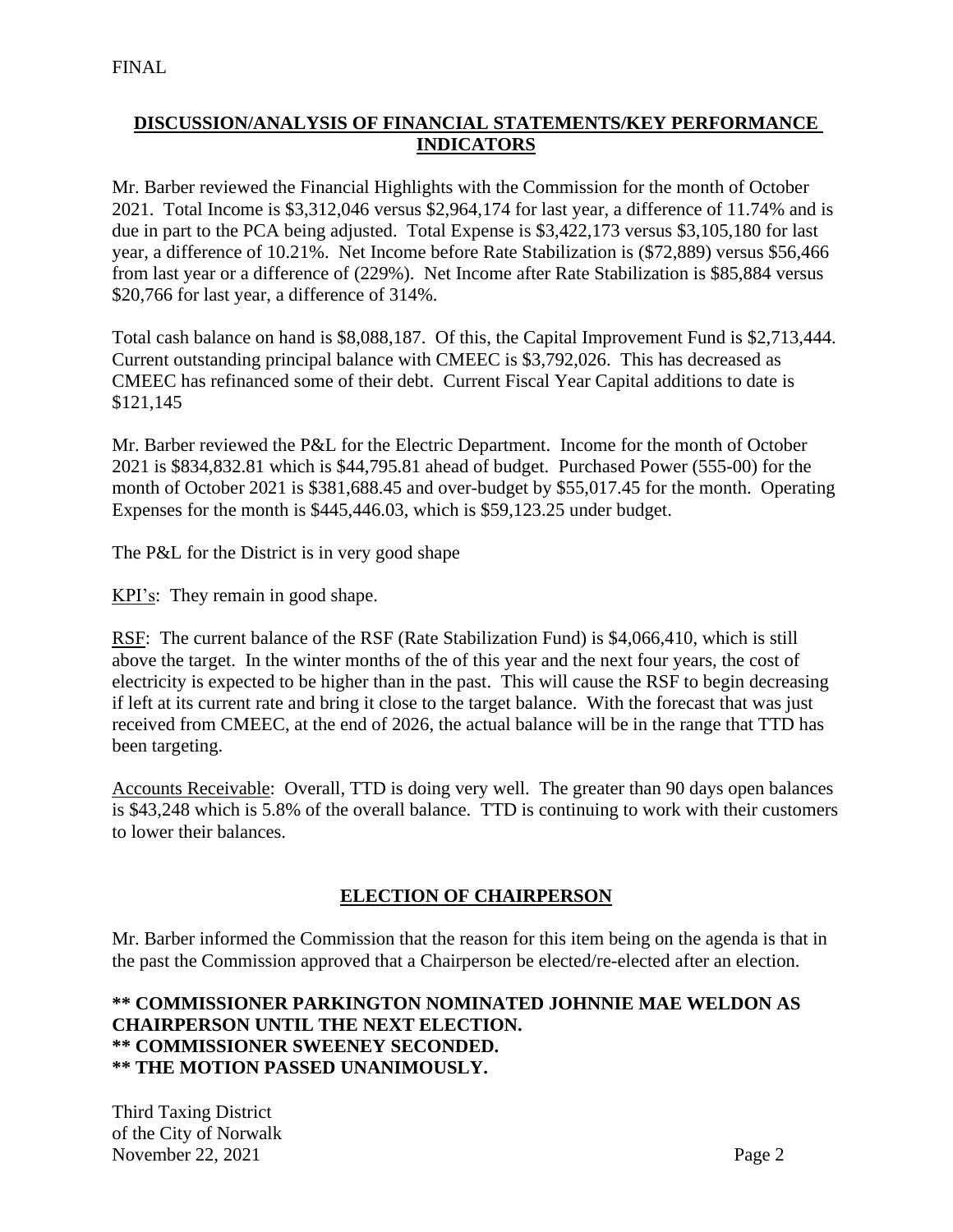# **GENERAL MANAGER'S EPORT**

213/215 East Avenue: Mr. Barber has heard back from the State of CT with regard to the sale of the property. He is currently in negotiation with them about the sale price and addressing a few items that was raised about the property, i.e., fence, sliding gate and some paving. In the meantime, Atty. Studer is working on the legal language for the easements to be assured that TTD is protected. It is hoped that within the new few months or so, Mr. Barber will be coming back to the Commission for an approval of the final offer from the State of CT.

Health Insurance: The new health insurance policy has been put into place and will go into effect on December 1, 2021. Employees and management met with representatives on Monday, November 22, 2021 to review the policy and answer any questions.

TTD Holiday Party: Staff is working on putting together a holiday party for this year. The plan is to go to a local restaurant and keep it low-key and casual.

December Commission Meeting: Mr. Barber informed the Commission that the December meeting is scheduled for the  $20<sup>th</sup>$  of the month. He believes this is a direct conflict with the DTC (Democratic Town Committee). He also informed the Commission that he didn't believe there were any pending issues that needed immediate attention but if so, a special meeting could be called.

Christmas Tree Lighting: The Commission asked for a review of the tree lighting and what their roles are for the event. Mr. Barber and staff went over what they will need to do and would gladly answer any questions prior to the event.

### **EXECUTIVE SESSION**

- **PERFORMANCEREVIEW (ASSISTANT GENERAL MANAGER)**
- **PERFORMANCE REVIEW (GENERAL MANAGER)**

### **\*\* COMMISSIONER PARKINGTON MOVED TO ENTER INTO EXECUTIVE SESSION TO DISCUSS THE PERFORMANCE REVIEW FOR THE ASSISTANT GENERAL MANAGER AND GENERAL MANAGER. \*\* COMMISSIONER SWEENEY SECONDED. \*\* THE MOTION PASSED UNANIMOUSLY**.

The Commissioners and Messrs. Scofield and Barber entered into Executive Session at 7:10 p.m.

The Commissioners and Messrs. Scofield and Barber returned to public session at 8:15 p.m.

Third Taxing District of the City of Norwalk November 22, 2021 Page 3